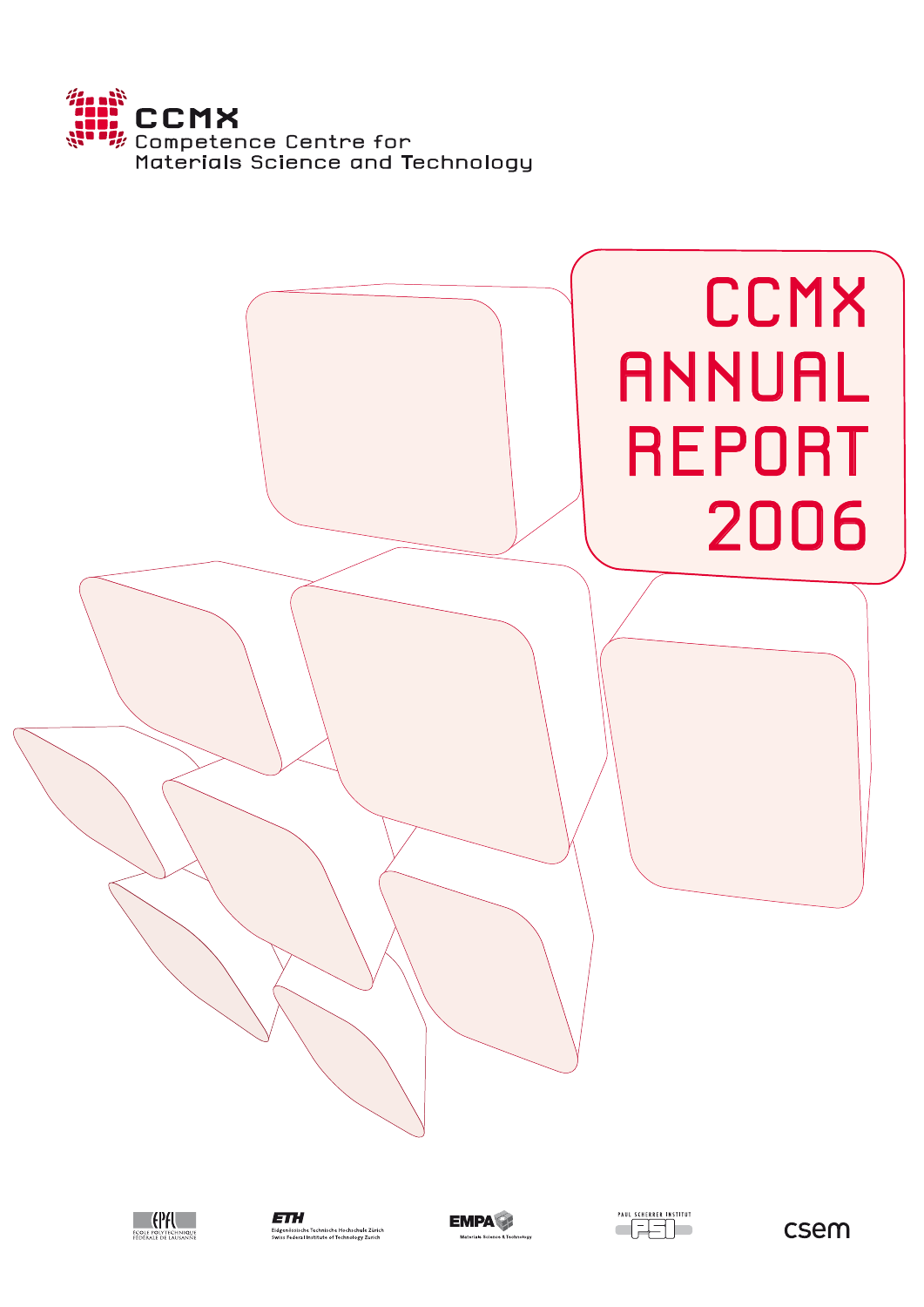The **Competence Centre for Materials Science and Technology (CCMX)** is about scientific and technological exchange. It works on the premise that effective collaboration between academic and industrial partners is best fostered by close and continuous dialogue on themes of common interest. Created by the ETH Board to reinforce materials science and technology in Switzerland, CCMX actively encourages exploratory and pre-competitive research, application development and education.

2006 has been the year for getting the Centre up and running. By organising its activities around three Education and Research Units (ERUs) and an analytical platform, on selected priority themes, and by actively involving the ERUs/platform in the process of project selection, the Centre has managed to rapidly establish a range of research consortia. In early summer 2006, twenty-seven projects were approved for funding by the Centre's Steering Committee. Among the criteria for funding were collaboration between ETH Domain institutions and a clear expression of interest from industrial partners.

The structures necessary for the governance of the Centre have also been put in place. A Steering Committee, representing the founding institutions and the world of industry, has met regularly to oversee the Centre's operations. An International Advisory Board will assist the Committee in the regular strategic evaluation of the Centre. Within each ERU/platform, a Scientific and Industrial Advisory Board comprising recognised experts in the field, from both academia and industry, guide the strategic choices of the ERU/platform and advise on its operations.

In addition to the dialogue taking place within the ERUs/platform, the Centre has carried out a wide consultation of external partners on their real needs for R&D in materials. For CCMX this is an important initiative; at the same time as publicising the Centre

and making its activities better known, the input of industrial and economic partners is invaluable for refining its operations. This work is continuing: in-depth followup with interested companies will continue in 2007.

CCMX is intended to bring new vigour to research activities in the ETH Domain. Although the projects have only been operational for a few months, some initial results are already available, and the Centre is bearing fruit in several ways. We can already see the value obtained by bringing together strengths of ETH-Domain institutions in interdisciplinary projects with application potential. In time this will certainly help the continued participation of Swiss groups in international research programmes, the CCMX project consortia being natural groupings for future collaboration. Novel initiatives in institutional and continuous education are being started by the ERUs/platform. Access to technological resources and know-how is being encouraged. Finally, like the other Competence Centres, CCMX will continue to catalyse coordination between the partner institutions on the management of these innovative, cooperative ventures.

Wag hires.

csem



CCMX is now on its feet and much promise is shown by the first wave of projects. In line with its ambition to become a player at the highest level, the Centre will capitalise on this. A new call for proposals is intended for late 2007. The ERUs/platform are open for further collaboration and are considering new topics for this call. In addition, it is being discussed whether other strategic fields should be covered by new ERUs. CCMX will continue to grow and we encourage you to participate.



Prof. Karen Scrivener Chair, CCMX



ETH.





## Foreword

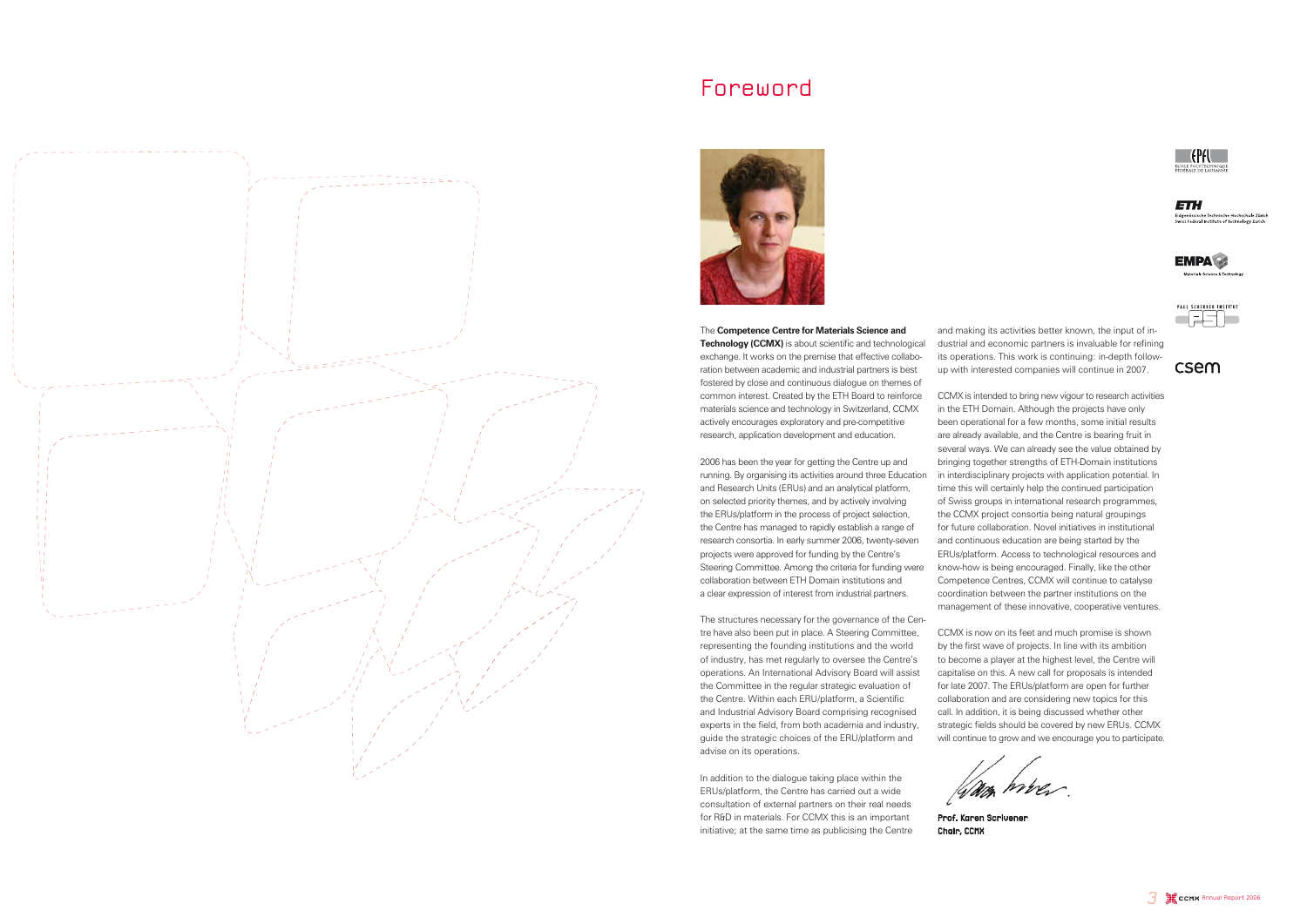# Why a Competence Centre in Materials Science?

Materials science is one of the few universally-recognised enabling technologies. Materials constitute an essential two-way bridge between science and industry: on the one hand, as key elements of technologies, they have an important impact on our economy and our society; on the other hand, they increasingly draw on basic science and fundamental research in other disciplines, so that close interaction between industry and research laboratories can be a significant factor in the success of new developments.

> Switzerland has excelled in the field of materials in recent Swiss universities. The Centre is headed by a Steering years and they play a particularly important role in Swiss Committee comprising members from EPFL (chair), industry. In December 2005 the ETH Board initiated the ETHZ, PSI, EMPA and industry. Competence Centre for Materials Science and Technology (CCMX), one of several centres of excellence at the At the core of the Centre's activities are ERUs - Educanational level, to serve the interests of Switzerland in tion and Research Units - and an Analytical Platform. In research, education and technology transfer.

> and the economy in all regions of Switzerland and provide access to basic and applied know-how in materi- fields: **surface, coatings and particles engineering, ma**benefit industry and the Swiss economy, CCMX aims  $\;$  for developing and promoting analytical activities in **nano**to have a strong and positive influence on the field of **and microscale materials characterisation.** materials science in Switzerland.

> CCMX will reinforce links between academia, industry of research, education and technology transfer. The initial als science, micro- and nanotechnologies. By target-**terials for the life sciences** and **materials for micro- and**  ing pre-competitive research in materials science to **nanosystems**. Closely linked to these ERUs is a platform targeted domains of scientific and technological priority, the ERUs elaborate and carry out advanced programmes focus of the Centre has been placed on three strategic

> > The Centre will build on financial resources from the ETH Board. A budget of CHF10 mio. has been allocated for the period 2006-2007 from the Board's «Research area-oriented funding» programme. The Centre aims to attract financial commitment from other participating parties. The contractual conditions for the collaborative projects are aimed at facilitating the implementation of developed technologies into application.

The Centre regroups the strengths of four ETH domain institutions (EPFL, ETHZ, EMPA and PSI) and of CSEM, industry, from industrial associations and from other in numerous sectors, especially those of SMEs.

**SIAB** MB

and involves the active participation of partners from bridge between science and industry, to address needs CCMX aims to foster world-class research and development in its selected fields of activity. It will federate materials science activities of the ETH Domain and will provide the critical mass necessary to be a major player at the international level. Within Switzerland, it will constitute a

By bringing together R&D teams from several institutions, the Centre aims to improve the coordination of research resources within the ETH Domain. The Centre's activities complement those of CTI and SNSF, and provide an opportunity for collaboration with groups from other Swiss institutions, including the Universities of Applied Sciences. Substantial benefits will be generated in terms of education; the ERUs and platform will contribute to the offer of training at all levels for our students and engineers, in line with the needs of the economy.

- carry out R&D at the highest level in chosen fields of scientific and technological priority
- group the strengths of ETH-Domain institutions in interdisciplinary projects with application potential
- reinforce links with industry and the economy in all regions of Switzerland
- transfer innovative materials technologies into application
- provide access to basic and applied know-how in materials science, micro- and nanotechnologies
- contribute to the offer of training in materials
- science and technology at all levels - prepare well-equipped scientists and engineers
- to suit the industrial needs of the economy, through continuous education
- provide a platform of scientific and technological exchange
- support the research necessary for ensuring the continued participation of Swiss groups in international research programmes.

### The objectives of the Centre are to:

## Summary of activities in 2006

Since its inception in early 2006, the Centre has been hard at work to establish the base for its world-class programme of research, education and technology transfer.





The **organisational structure** of the Centre is shown below. The roles, responsibilities and competencies of the constituent bodies form part of the Centre's Business Plan, as approved by the ETH Board.

The Leading House and Steering Committee report to the ETH Board. The Steering Committee is composed of eight members; two each from EPFL and ETHZ and one each from EMPA, PSI, CSEM and from industry. As the Leading House, EPFL chairs the Committee. To assist the Committee, an International Advisory Board (IAB) has been constituted, with a mandate covering the appraisal of the Centre's strategy, advising on future direction and initiatives, and evaluating the progress of the projects funded by the Centre.

The **ERUs/platform** were chosen in scientific domains in which the ETH Domain already possesses a critical mass of expertise of international standing, and which also show considerable promise for the economy where Swiss industry in materials R&D and in continuing downstream developments can benefit from a concerted education. This is described in the section «Survey effort in upstream R&D. The governance of each ERU/ of the demands of Swiss industry in materials R&D». platform is ensured by a Director, who is a top scientific The Centre considers this action to be crucial for the leader. He/she reports to the Steering Committee; within the ERU/platform, he/she is supported by a Scientific continue with its policy of dialogue with current and and Industrial Advisory Board (SIAB) and a Management Board (MB). The thematic foci of each ERU/platform, their education activities and outreach initiatives, were defined

before final approval by the Steering Committee.

initiative the Centre has canvassed a broad range of external partners to establish the future needs of development of its activities in the future and will

by the Directors and MBs in collaboration with the SIABs, way. A first call for proposals was launched in spring A fundamental role of CCMX is to reinforce **links be-**stages, involving both the ERU/platform Management tween academic research and industry. As a first Boards and Scientific and Industrial Advisory Boards, The Centre's **research activities** are now well under-2006 by each of the ERUs/platform for their own domains. The process of selection consisted of several

potential partners.





Lab-on-a-chip (EPFL, CSEM, ETHZ)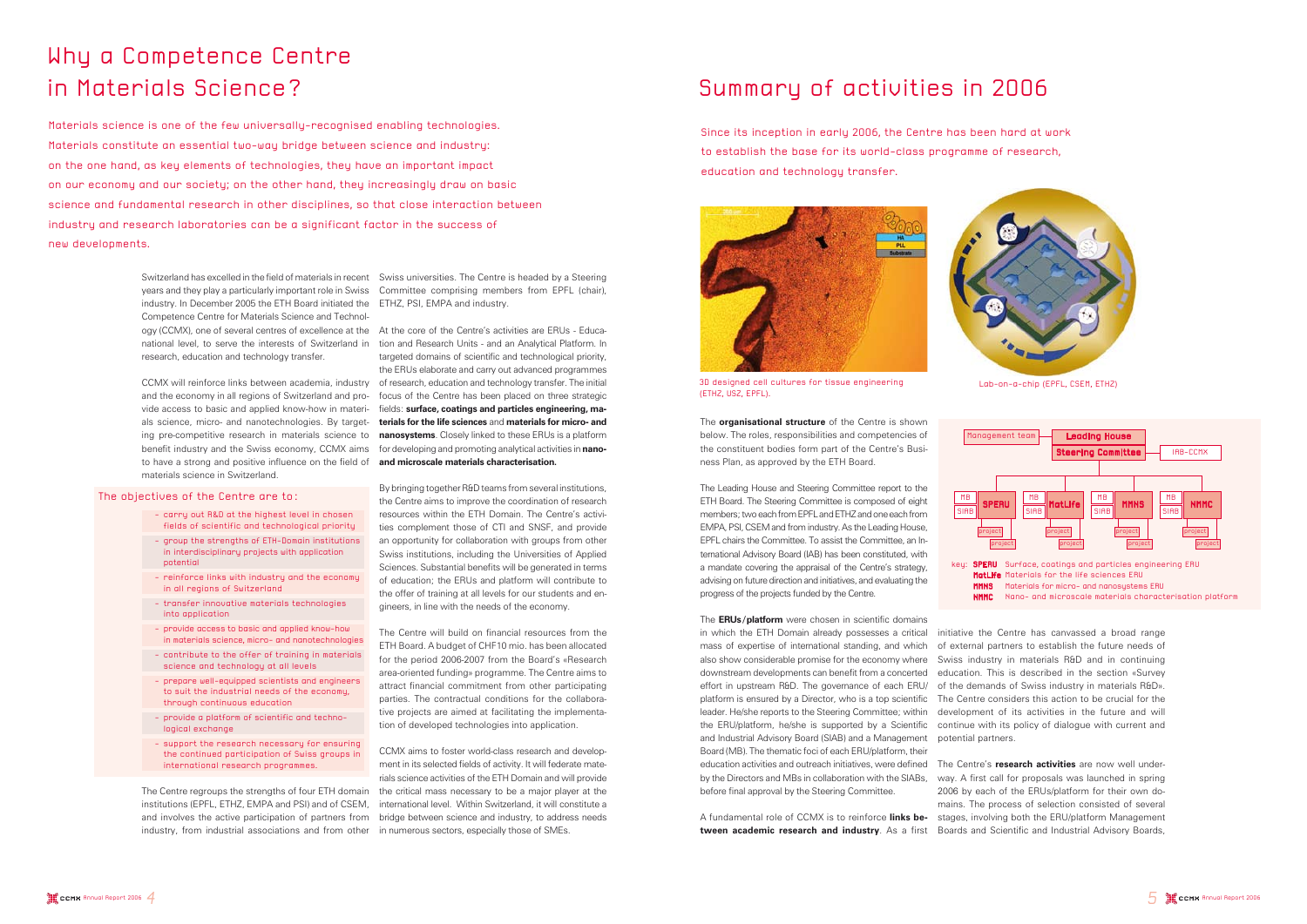and based on clear and objective guidelines. The flag-to increase the financial implication of external partners. content, trans-disciplinarity and the participation and on its success in attracting third-party support. expressed interest of industrial partners.

cations and on matching industrial needs to available tive, trans-institution nature of a Competence Centre. technologies. Many of the projects are application-oriented although at a pre-competitive level, and span the **Education initiatives** are another fundamental priority of opment (typically funded by CTI/KTI).

ship projects finally chosen were subject to several re-The ERUs are currently working closely with potential views by independent experts during the process, to industrial partners on setting up coordinated long-term ensure a rigorous standard of selection. Among the cri-industrial liaison programmes and are showing strong teria weighing heavily on the outcome were: collabora-commitment to attracting matching funds as an essention between academic institutions, quality of research tial factor in their success. CCMX will in part be judged

have already obtained promising results. These projects ETHZ is in place and should result in a joint programme. will constitute a substantial R&D effort around a large community of skilled young scientists and engineers.

As a result of this call for proposals, the Centre's ERUs and will continue to be a key consideration in setting up and analytical platform allocated initial funding to twen-projects. The Centre has so far based the project conty-seven projects offering substantial potential for inno- ) tracts on models of IP management currently used in vation, based on consortia of partners from ETH Domain the partner institutions and by CTI/KTI; however it will institutions, Swiss universities and industry. Emphasis pursue discussions with all the partners concerned with has been placed on developments of interest to appli-the aim of adapting current practices to the collabora-The management of intellectual property (IP) has been

«funding gap» between fundamental science/discovery the Centre. The ERUs/platform have been highly active (typically funded by SNSF) and product-oriented devel-in this respect, and have all planned courses, seminars The first projects started operations in July 2006 and description of each ERU/platform. A coordination of the all were underway by 1st January 2007. Some projects Master programmes in Materials Science at EPFL and and travelling laboratories, among other initiatives for 2007. More details are given in the following pages in the

Some of the chosen projects have already attracted pend on the quality of interactions it can encourage. The **industrial funding**. Projects in MatLife, for example, First Annual Meeting held in Fribourg on 20th March involve a range of companies: SurfaceSolutionS, Sanofi-2007, will bring together representatives of a broad Pasteur, Arrayon biotechnology, Biotronik, Ayanda Bio- spectrum of materials-related activities from industry, systems, AO Davos and Novartis. The Centre will con- the economy and academia, to present CCMX activities The Centre will continue to emphasise outreach activities as a central part of its mission; its success will de-

tinue to emphasise this aspect of cooperation in order and opportunities for participation.



Porous ceramics prepared from wet particle-stabilised foams (ETHZ, EPFL).

# Procedure for selection of research projects

The quality of the selection procedure for project funding in each ERU/platform is fundamentally important for the overall excellence of the Centre. For its first call for proposals in spring 2006, the Leading House ensured the involvement of all the Centre's principal actors, in spite of the short time frame available, in order to ensure as complete and fair a review procedure as possible.

The Steering Committee based the call for proposals a one-stage process. All the proposals received were on the ERU/platform programmes as approved in the reviewed by at least four independant assessors. CCMX Business Plan. It assigned the operational re-

action or realignment of the proposals.

sponsibility of the call to the ERUs/platform. With sup-Certain proposals, while received by a particular ERU, port from the Leading House management team, the were considered to be «trans-ERU» in nature, and calls were launched in the second half of March 2006; were processed differently; the implicated ERUs each each ERU/platform submitted its proposal for projects evaluated the proposal according to their established to be funded to the Leading House by 25th May. The procedure, on the basis of which the Leading House Steering Committee met on 12th June to approve the submitted a proposal for funding to the Steering Complans and, in certain cases, impose complements of mittee. This resulted in the decision to fund one extra project, under the umbrella of MMNS.

were then invited to submit full proposals.

In SPERU and MatLife, a two-stage process was used. As shown by the figures above, the selection procedure A first expression of interest based on a short pre-pro-was stringent. Over a very short time span, the proceposal was subjected to multiple reviews. In some cases dure mobilised a large number of qualified specialists it was suggested to the proposers that several propos-and entailed several control loops. The involvement als be combined into larger consortia. Retained projects of all the principal actors ensured an objective evaluation and the respect of the criteria for funding. In its coordinating role, the Leading House acts as a fair and

- 
- 
- 

MMNS and the NMMC analytical platform both used neutral arbiter of the procedure.

|                                |                                 | <b>SPERU</b>    | MatLife        | <b>MMNS</b>    | <b>NMMC</b>       | Trans-ERU      |
|--------------------------------|---------------------------------|-----------------|----------------|----------------|-------------------|----------------|
| Pre-proposals submitted        |                                 | 23              | 20             |                |                   | $\overline{2}$ |
| per institution                |                                 |                 |                |                |                   |                |
|                                | <b>EPFL</b>                     | 11              | $\overline{7}$ |                |                   |                |
|                                | <b>ETHZ</b>                     | $\mathbf{B}$    | 6              |                |                   |                |
|                                | <b>EMPA</b>                     | $\overline{2}$  | 3              |                |                   | $\Box$         |
|                                | PSI                             | $\Omega$        |                |                |                   | $\Box$         |
|                                | <b>CSEM</b>                     | $\overline{2}$  |                |                |                   | $\Box$         |
|                                | Others                          | $\overline{0}$  | $\overline{2}$ |                |                   | $\Box$         |
| Pre-proposals retained         |                                 | 19              | 9              |                |                   | $\overline{2}$ |
|                                | <b>Full proposals submitted</b> | 10 <sub>1</sub> | 8              | 9              | 18                | $\overline{2}$ |
|                                | per institution                 |                 |                |                |                   |                |
|                                | <b>EPFL</b>                     | $\overline{4}$  | 2              | $\overline{4}$ | 6                 |                |
|                                | <b>ETHZ</b>                     | 5               | 5              | 2              | 1                 |                |
|                                | <b>EMPA</b>                     | $\Omega$        | $\Omega$       | 1              | 10                | $\Box$         |
|                                | PSI                             | $\Omega$        | $\Omega$       | 2              | n                 | $\Box$         |
|                                | <b>CSEM</b>                     | 1               | 1              | $\Omega$       | $\Omega$          | $\Box$         |
|                                | Others                          | $\Omega$        | $\Omega$       | $\Omega$       |                   | $\Box$         |
| <b>Full proposals retained</b> |                                 | 4               | 7              | $\overline{4}$ | $12 \overline{ }$ | 1              |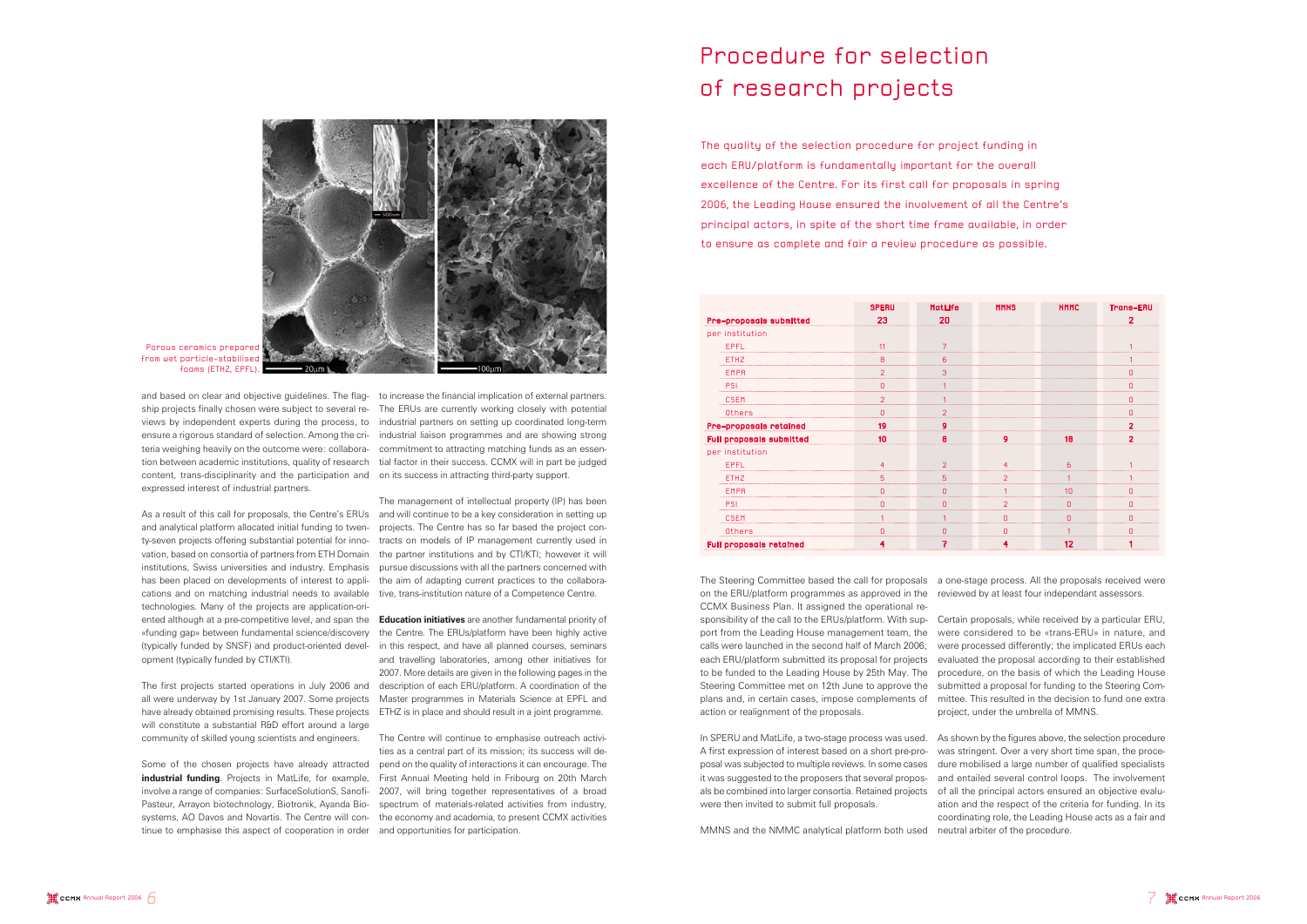Unit «Surface, Coatings & Particles Engineering» (SPE-framework of pre-competitive research projects. RU) as a Centre of Excellence, an integrated understanding in the fields of colloidal chemistry, surface SPERU is run by a Management Board that includes and interface science, and processing of particulate its Director and by an operational Management Team. matter should govern research activities leading to ap-Their activities are supported by a Scientific and Induspropriate implementation towards industrial exploita-trial Advisory Board with members from industry and tion. Particulate-based products such as coatings/thin academia in Switzerland, Europe and the USA. films (e.g. for protective layers, electronic devices, batteries or hard disks, packaging), fluidic or solid composites (e.g. for print media, cosmetics, pharmaceuticals, with research units from each of the five ETH Domain food) are recognised by their functionality, by system de-institutions. Four flagship projects have been funded sign and their handling. Most of their properties rely on a and are currently underway: perfect match between materials properties and process technologies. Expert treatment and processing of nano-A) «Development of novel methods for surface modisized particles with unique magnetic, optic and/or chemical properties may help broaden their scope of applications; however, safety issues must be taken into account. The scientists, engineers and technicians working within SPERU are aware of nanoparticle-related problems and their laboratories are equipped to satisfy the requested safety requirements.

To successfully establish the Education and Research fundamental research and applied development in the

SPERU will investigate and develop new particulatebased systems. The core research team needs to ex-B) «Nanocrystalline ceramic thin film coating withchange knowledge and technology with industry in order to transfer their know-how from the forefront of research into meaningful applications. Their current competencies in coating technologies, surface engineering and particles technology - including particlebased smart materials, advanced characterisation and testing methods - will facilitate knowledge transition from the bench to products and systems. SPERU's main C > «Smart functional foams» goals are the development of innovative new particulate materials with unique properties and new economically-interesting processing methods. A network of leading scientists will serve as an active interface between

The ERU already consists today of a strong network

SPERU aims to be an exemplary interdisciplinary re- 3. search group transferring with success the research results elaborated in the participating laboratories to industrial applications. It is a clear goal to reinforce the existing high level of academic research and to operate as a «think tank» for future industrial needs and a source for novel advanced particulate materi-5. Specific 1-2 day **short courses** tailored to the techals, including their processing. Therefore SPERU will be organised as a virtual institute specifically devoted to pre-competitive research financed at a high level with third-party funds. An industrial liaison programme will be set up. Industrial members will be offered fast and efficient access to their domain of interest by purchasing a research ticket to be matched with CCMX funding. Industry partners will have the opportunity to participate in the definition of future strategy through 6. the SPERU Industrial Assembly. In addition SPERU, as an integrated research facility, will have an excellent

fication and investigation of cell-particles interaction for superparamagnetic nanoparticles» Principal investigator: Prof. P. Renaud (EPFL) Partners: EPFL, CSEM

Nanosized superparamagnetic particles will be coated with interesting biological molecules and classified regarding their physical and chemical properties using a novel technique based on microfluidics.

### out sintering» Principal investigator: Dr. J. Rupp (ETHZ)

The «**SPERU Science and Networking Day**» during which industry researchers will have the opportunity to brainstorm with groups of SPERU researchers about foreseen long-term challenges.

### Partners: ETHZ, PSI, EMPA

**Individual training** for company scientists will be offered at a SPERU network location.

Development of novel fabrication techniques for thin particulate films with high functionality leading to a large range of applications.

### Principal investigator: Prof. L. Gauckler (ETHZ) Partners: ETHZ, EPFL

Further improvement of an innovative new method for the manufacturing of foams stabilised with col-

ERU #1

# «Surface, coatings and particles engineering» Education and Research Unit – SPERU

Other courses and events will be organised in collaboration with Swiss or European Materials Science and Engineering associations.

loidal particles and their transformation into solid materials based on ceramic, metal or polymer.

### D) «Zero-order nano optical pigments» Principal investigator: Dr. A. Stuck (CSEM) Partners: CSEM, PSI

Physical colours based on the unique arrangement of non-spherical nanosized particles in an inorganic or organic matrix are under investigation for applications in safety or decorative surfaces.

These flagship projects based around SPERU core research groups emphasise the ERU's knowledge base and will act as seeds for further innovative pre-competitive research projects. They will ensure SPERU's visibility vis-à-vis industry and should encourage future partners to collaborate in similar or new topics based on particles-related and surface technologies.

chance to actively participate in projects funded though the 7th EU Framework Programme.

Technology transfer will be actively encouraged through direct contacts between SPERU researchers and industrial researchers. In 2007 SPERU will be implementing several initiatives for promoting pre-competitive research and continuous education activities:

1. **«What is coming next** *in a particular field»* regional events, consisting of plenary talks and short talks followed by a debate, will be organised in late afternoon several times per year. This event will particularly target decision-makers and will aim at promoting SPERU pre-competitive research activities.

- 
- 
- 
- 

4. An **annual five-day course** will be organised in close collaboration with the two other ERUs of CCMX, offering a series of modules opening a broad angle on current and future technical challenges.

nical and scientific needs of companies will be organised several times per year in collaboration with SPERU member laboratories. As an example, EPFL's Powder Technology Laboratory organised a «Particle Size Measurement and Powder Characterisation» course on 19th-20th October 2006, attended by 12 participants, three-quarters of whom came from Swiss industry.

Particulate-based products are found in such diverse fields as transportation, energy, pharmaceuticals, the food industry, medical devices, the watch industry and consumer goods. They may serve in surface structuring and coatings, composites, fluids or bulk materials comprising metals, semi-conducting materials, ceramics, soft matter and polymers. The smart combination of well-known materials with particles, especially nano-sized particles with unique and novel properties, may lead to systems and products with characteristics and functionalities not achievable through classic processing or with standard materials.



Zero-order nano optical pigments (CSEM, PSI)

**S** peru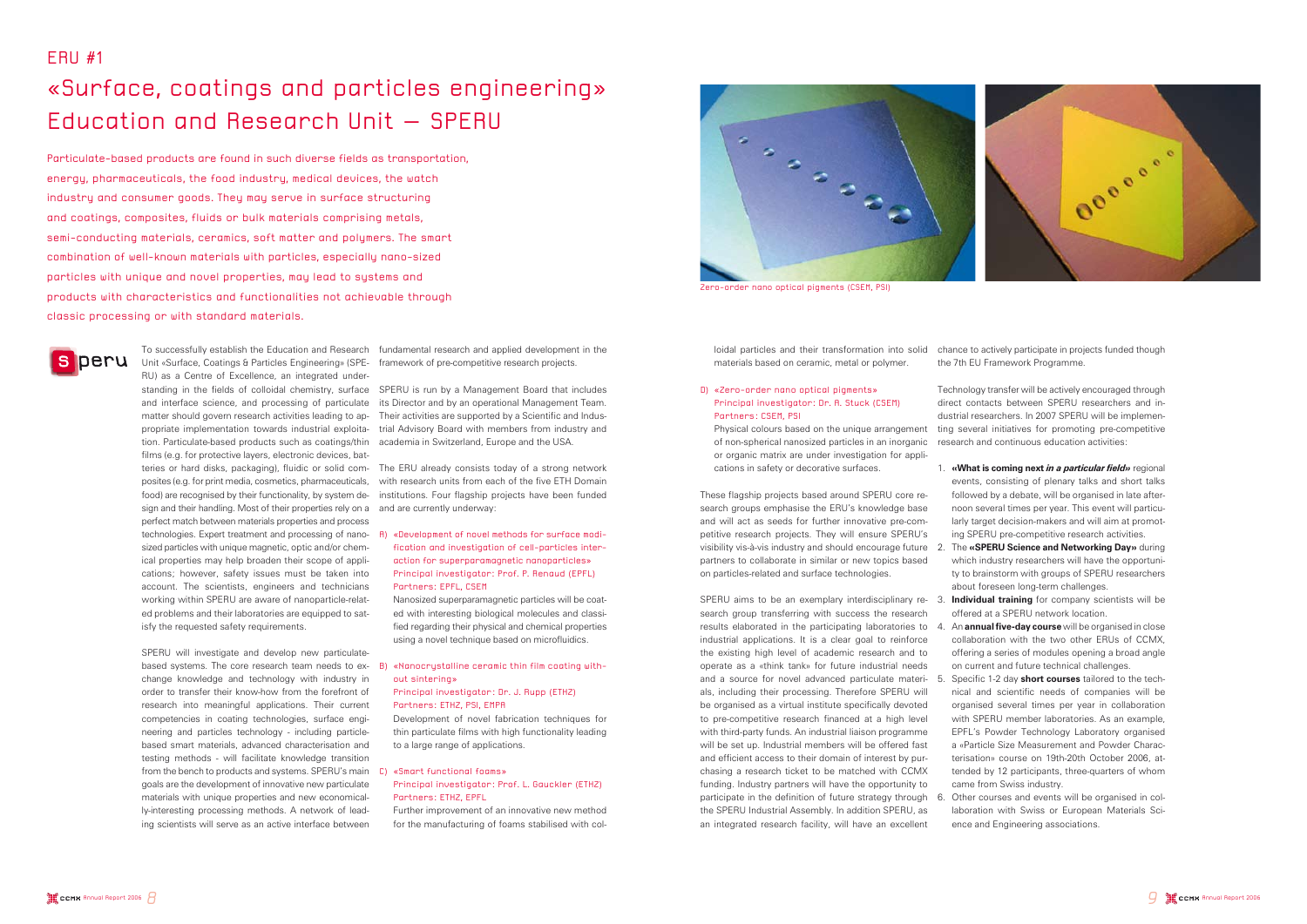MatLife has already several clear research foci: scaffolds for tissue engineering, materials for regenerative medicine, drug and gene delivery systems, materials and surfaces that derive from bioengineering, anti-microbial and anti-inflammatory surfaces as well as biosensors to detect especially protein and carbohydrate molecules. In all these projects, MatLife tries to combine enabling technologies and functional design to produce optimal devices. Improved performance, reliability and cost-effectiveness of applications will result. A particular focus is on soft materials with molecular structure designed in consideration of their biological interactions and in the integration of novel enabling technologies in devices and systems; applications are in fields such as implantology, tissue engineering, drug delivery and biosensing/diagnostics.

Projects funded within MatLife are of two types:

- (i) **enabling technology development**, addressing major issues that limit progress in the field, combined with a deeper understanding of the fundamental mechanistic phenomena involved;
- (ii) **integrated projects** with the aim of developing devices based on new concepts/enabling techniques and demonstrating their performance in first applications.
- B) «Targeted drug delivery: novel polymeric, nanoscale carrier systems for vaccine delivery (antigen delivery to immune system cells)» Principal investigator: Prof. J. Hubbell (EPFL) Partners: ETHZ, SurfaceSolutionS, Sanofi-Pasteur This proposal describes a novel approach to target dendritic cells (DCs) and consequently control T-cell mediated immunity for vaccine applications. Polymer nanoparticle systems will be designed that specifically target and deliver antigen to DCs.
- C) «Generic analytical, diagnostic and drug screening platforms, for highly parallel, array-type detection of glycosylated proteins/drugs and food components»

There are seven ongoing flagship projects. Each project has at least one industrial partner or hospital collaborator. Those which started in 2006 have already generated significant and promising results.

The goal of the proposed project is to explore the feasibility of assembling lectins, to test the assemblies' binding efficiency and binding kinetics with multivalent target glycoproteins, and to establish generic analytical means for assaying natural or designed glycosylated (protein) drugs and/or food complements.

A) «Three-dimensionally engineered cell culture substrates as nanofibrous, glucofunctionalised, electrospun scaffolds for directed growth of cells and nerve regeneration»

Principal investigator : Dr. C. Hinderling (CSEM) Partners: CSEM, ETHZ, Arrayon biotechnology The aim of the project is to generate a novel nanofibrous material to be used as three-dimensional scaffolds for the directed growth of cells, such as in nerve regeneration and nerve guiding. The material will be produced in the form of a non-woven mat of nanofibres produced by electrospinning.

#### Principal investigator: Prof. P. Seeberger (ETHZ) Partners : ETHZ, Arrayon biotechnology

### $FRII$ #2

# «Materials for the life sciences» Education and Research Unit – MatLife

D) «Implantable devices: biofunctionalised, drug-proposing an industrial liaison programme for the ERU of eluting magnesium implants as bioresorbable which companies can become members, for a fee, and cardiovascular stents»

### Principal investigator: Dr. S. Tosatti (ETHZ) Partners: ETHZ, EMPA, Biotronik

This project aims at the cooperative development of a completely new stent system, which combines Two types of educational workshops have been devised the advantages of both drug-eluting stents (DES) and absorbable metal stents (AMS). Specifically, a coated AMS with tailored degradation characteristics, and biofunctionalised layers that enable medical cargo will be developed.

E) «A versatile platform for screening drugs and respective fields. Both national and international speakmeasuring signal transduction using transmembrane protein receptors on chip» Principal investigator: Prof. H. Vogel (EPFL) Partners: EPFL, CSEM, ETHZ, Auanda Biosustems

screening of transmembrane receptor function and also plan to organise, together with the other ERUs, a signalling pathways. A self-assembly technique using block-copolymers will be employed to produce patterns for etching nanoporous SiNx supports with defined density, feature size and chemical cues.

In addition to running research projects in high-priority areas of materials for the life sciences, MatLife is also dedicated to advancing educational opportunities, particularly for PhD students and postdoctoral fellows, through two ceived from the members will help fund MatLife activities types of educational workshops, as well as encouraging such as the Educational Programme workshops. In autumn Master students from abroad to join CCMX projects by 2007, a one-day meeting with interested industrial partners providing financial assistance. Furthermore, to enhance will be organised with the aim of informing and getting feedthe relationship between academia and industry, we are back on the planned further development of the ILP.

**Workshops** 

MatLife's vision is to establish within three to five years a complete educational and research network integrating research groups throughout Switzerland and focusing on new

- F) «Three-dimensionally engineered cell culture sub-in each of these settings. The first TLab workshop is strates, for investigating how cellular microenvironments regulate cell function and as a single-cellbased in-vitro sensor platform for drug discovery Master thesis student support and screening with more predictive data sets» Principal investigator: Prof. V. Vogel (ETHZ) Partners: ETHZ, EMPA, AO Davos, Novartis The goal of this project is to develop a platform technology where single cells can be studied in engineered quasi-3D microwells. The physical aspects of the cellular environments will be further tuned to learn how cell shape and the rigidity of the microwell walls differentially regulate diverse cell functions.
- consisting of microstructured cell-sheets and foreign universities worldwide. For further information, polymer layers for tissue engineering» Principal investigator : Prof. J. Vörös (ETHZ)

Partners: ETHZ, EPFL, University Hospital Zurich Industrial liaison programme The project aims at developing a new method for harvesting of cell sheets by electrochemical means. The project team proposes to develop a 3D composite material consisting of alternating layers of 2D engineered, heterotypic cell sheets and microstructured biodegradable natural and artificial polymeric thin film hydrogels.

The aim is to develop a versatile platform for 29th to 31st August 2007 (http://www.biosurf.ch). We to provide specific training across the relevant disciplines of the field while also fostering personal contacts between students of different organisations. The first is a Tutorial Type (TuT) Workshop, in which block sessions on high-priority areas of materials for the life sciences will be presented in a tutorial fashion by leaders in the ers will be invited to present these topics. The first TuT workshop is being organised for August 2007; it will consist of a one-day workshop preceding the international Biosurf VII conference being held in Zurich from cross-ERU annual Tutorial Type workshop.

in return will have access to technology developed within MatLife as well as access to the educational workshops.

G) «Three-dimensionally designed cell cultures tional and research links between our institutions and top Another aspect of the programme covers the financial support of Master Theses conducted by students from abroad. The motivation for this support is to encourage and allow more students from foreign countries to take part in the master programmes of ETH Zurich and EPF Lausanne, who otherwise, without financial support, would not be able to do so. It is envisaged that this support will make our schools more international on the level of master education, positively contribute to a lively, international research group culture and strengthen the educaplease contact liaison-officer-matlife@mat.ethz.ch.

The second type of workshop will be a Travelling Lab (TLab) Workshop in which participants will spend one week travelling from industrial to clinical to academic settings and participating in hands-on problem solving tentatively scheduled for January 2008.

The aim of the MatLife Industrial Liaison Programme (ILP) is to develop a long-term partnership between academia and industry. In addition to industries being encouraged to take part as partners in either pre-competitive or competitive research projects, they will also be invited to become members in the MatLife consortium by joining the ILP. In exchange for a fee, both small and large companies will gain preferred access to technology developed in the ERU Research Programme as well as gaining access to the educational programmes offered by the ERU. The income re-

breakthrough technologies.



Studying single cells in engineered 3D microenvironments (ETHZ, EMPA, AO Davos, Novartis)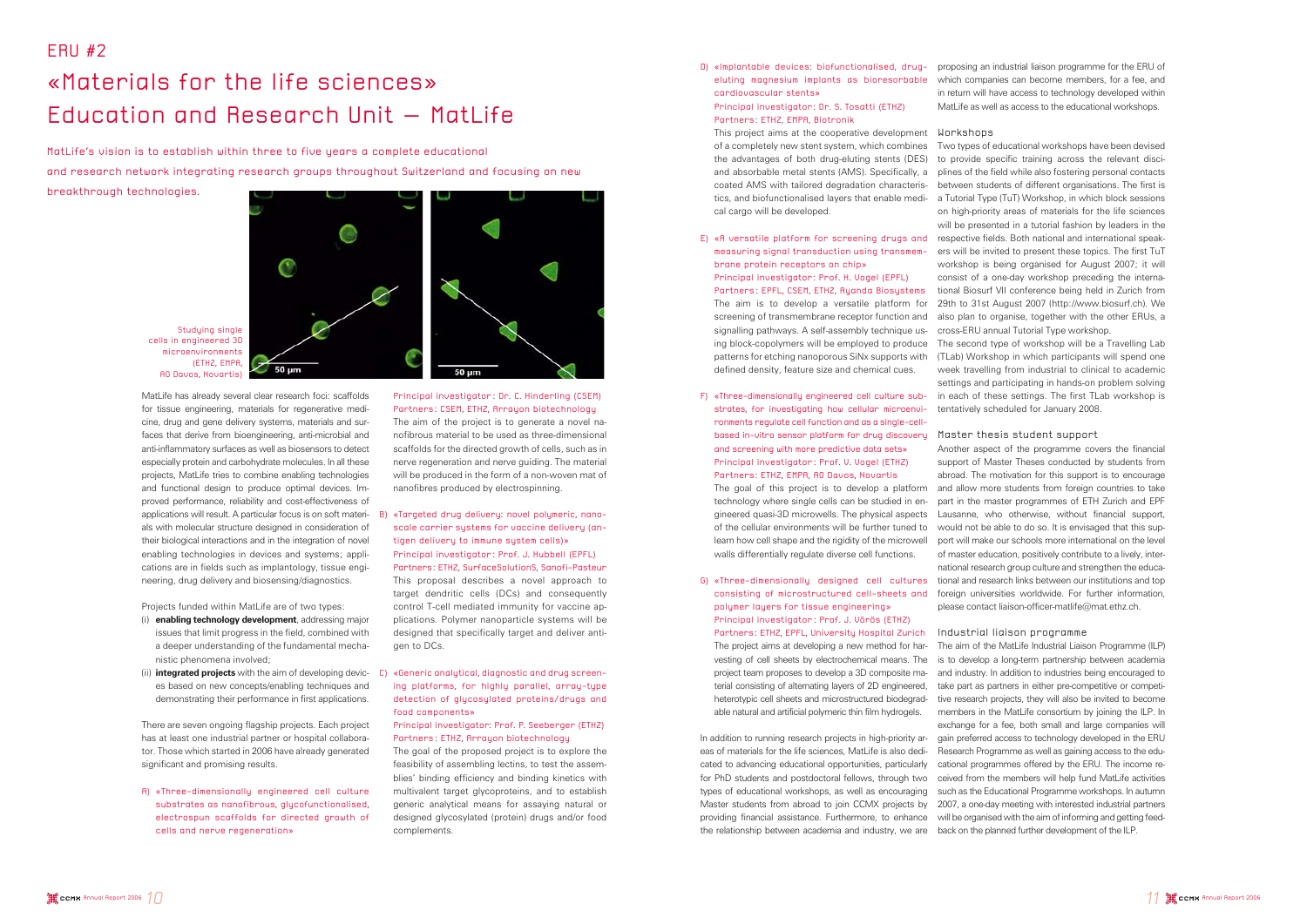### ERU #3

The Educational and Research Unit «Materials for Micro- and Nanosystems» MMNS focuses on materials that create new micro- and nanoscale electrical and mechanical devices for computing, embedded control and biomedical data acquisition. The ERU will study the characterisation and patterning of these materials from a sustems engineering point-of-view.



# «Materials for micro- and nanosystems» Education and Research Unit – MMNS

Silicon and some other materials should be patterned in such a way that nanoscale devices for computation and storage are produced. New materials for integrated ultrasmall peripherals that complement the computational and storage core of information technology systems will be developed (thematic focus i). A «laboratory-on-achip» with sensors for biological and inorganic materials integrated at a very small scale and transport mechanisms for micro- and nanosamples on the chip and on microarrays will be studied (thematic focus ii).

Building a bridge between materials- and systems-oriented approaches is seen as a great opportunity. The ERU is uniquely placed to play a major integrative role between EPFL and CSEM, a leader in the creation of micro-devices with strong ties to local industry. MMNS will contribute to the growth of local enterprises by providing a network of teaching, research and contacts. A yearly symposium and several workshops will be organised.

Four projects started operations in summer 2006. Two teams, led by Prof. Y. Leblebici (EPFL) and Prof. J. Vörös (ETHZ) respectively operate within the thematic focus of *materials technologies and design for micro and nanosystems*, whereas the two other teams, led by Prof. M. Gijs (EPFL) and Dr. Q. Ren (EMPA) respectively are active within the second focus area of *laboratory-on-achip*. All four teams include participants from two or more institutions of the ETH Domain.

### A) «Materials, devices and design technologies for nanoelectronic systems beyond ultimately scaled CMOS» Principal investigator: Prof. Y. Leblebici (EPFL) Partners: EPFL, ETHZ, CSEM

Two separate project sub-groups concentrate on the «technology-materials-devices» area and on the «nanosystems and circuits» area, in parallel. Key research B) themes have been identified as (i) the exploration of novel materials that will be suitable for very high-density memory and logic applications (especially concentrating on ferro-electric materials), (ii) growth and manipulation of CNTs for the creation of novel cross-bar switch arrays, (iii) exploration of gate-all-around (GAA)

transistors as viable candidates for novel logic array applications, and (iv) development of fault- tolerant design techniques to be used in conjunction with failure-prone device structures and technologies.

As a first key result, the GAA transistors have been successfully produced in the EPFL micro-nano fabrication facility (CMI) and their correct operation has been experimentally demonstrated. The second fabrication round to produce simple logic functionality (AND/OR) using this device structure is currently underway. The near-term goal is to demonstrate PLAlike array structures for implementation of Boolean functions using matrices of silicon nanowires, fabricated with conventional lithography techniques (a series of isotropic etching and sacrificial oxidation steps). In parallel to this development, experiments are continuing for the process and characterisation of specific ferroelectric materials (polymer dielectrics) for the fabrication of FETs to be used in very dense non-volatile memory arrays.

### B) «Development and characterisation of nanowires for applications in bio-electronics» Principal investigator: Prof. J. Vörös (ETHZ) Partners: ETHZ, PSI

The large scale production of nanowires is being addressed in this project. Key limiting factors are being addressed; initial experiments on the electronic and mechanical characterisation of the nanowires have been performed and based on these results the first designs for interfacing the nanowires with micronsize structures have been created. Since the interfacing requires precise positioning of the prefabricated micron-size features and the nanopatterns, preliminary studies for the aligned exposure of samples are being performed at the Swiss Light Source, PSI.

The team is developing an in-situ method for selective manipulation of surface immobilised DNA-tagged nano-scale objects, such as gold colloids in aqueous solution at neutral pH. This will allow the team to adapt the structures produced at PSI to the needs of the biosensing experiments as well as to model the expected sensing behaviour of the nanowires in order to optimise the geometry and the interface design, and to compare the performance of nanowires made of different materials, such as conductive (gold), semiconductive (ITO, doped Si), and nanoparticle-based. The tensile testing of nanowires arrays with systematic variations in height (25-50 nm) and width (30-70 nm) for monitoring scale effects is also on the way. The team plans to perform the characterisation of the electrical conductivity as a function of nanowire dimensions (variations in height and width) and applied strain as well as the microstructural characterisation of the nanowires (grain size, roughness, and defect densities).

### C) «Lab-on-a-chip for analysis and diagnostics» Principal investigator: Prof. M. Gijs (EPFL) Partners: EPFL, CSEM, ETHZ, Microsens

The objective of the Lab-on-a-Chip (LoC) research project is to explore various research aspects of the LoC concept, focusing on materials, design, microfabrication and experimentation of novel types of miniaturised analysis systems in the following application domains: *in vitro diagnostics* with focus on the detection of malaria, *food analysis* with focus on the detection of antibiotics in milk and *monitoring of the environment* with focus of the detection of pH and ionic strength in water.

The team has developed a CMOS system enabling manipulation of magnetic micro-particles through a magnetic field and in-situ optical detection, and showed that the combination of magnetic actuation and miniaturised optical detection diodes presents an interesting platform for future on-chip bio-analysis applications. Also, a biological receptor immobilization protocol for a wavelength interrogated optical system (WIOS) was developed. WIOS detects the refractive index changes in the evanescent wave of a straight waveguide grating using a wavelength sweep. Molecular recognition reactions can be monitored in real-time without the use of labels.

An AlN shear-mode acousto-gravimetric resonator was processed in the clean room on top of an acoustic reflector structure. This resonator structure will be covered by photolithographically patterned poly(methacrylic acid) brushes grown by surface-initiated atom-transfer radical polymerization. These brushes function as ionotropic matrices and the changing ionicity of an aqueous solution can be directly probed via a resonance frequency change of the resonator.

### D) «Biopolymer PHA as surface materials for micropatterning proteins on microarrays» Principal investigator: Dr. Q. Ren (EMPA) Partners: EMPA, PSI, ETHZ, Preentec

The aim of this project is to develop a novel technology for directly immobilising proteins on surfaces, for example for the fabrication of protein microarrays. Medium chain length (mcl) PHA are biopolyesters that are exceptionally well-suited for surface coating. By using gene technology the team will construct PHA-immobilisable fusion proteins that combine the binding domain of extracellular mclPHA depolymerase (PhaZ, from *Pseudomonas fluorescens* GK13) with a protein of interest. For the proof of concept the easily detectable green fluorescent protein (GFP) will be used. We expect the fusion protein to bind mclPHA surfaces with high specificity, high affinity and without denaturation. Furthermore, due to PhaZ being oriented toward the PHA surface, the protein of interest is exposed towards the outside, resulting in an enhanced interaction with target molecules. With its tight financial frame, the project has the character of a feasibility study.

The following tasks have so far been accomplished: (i) PCR amplification of the complete *phaZ* wild-type gene, of an inactivated PhaZ variant gene (S172A) and a *gfp* gene that has been optimised for expression in prokaryotes (GFPuv), (ii) PCR amplification of the supposed substrate binding domain (SBD) and cloning of *phaZ* SBD in an *E. coli* cloning vector, (iii) production and purification of various types of mclPHA, (iv), development of a coating method yielding homogeneous, bubble-free mclPHA coatings.



Lab-on-a-chip set-up (EPFL, CSEM, ETHZ, Microsens)



Lab-on-a-chip (EPFL, CSEM, ETHZ, Microsens)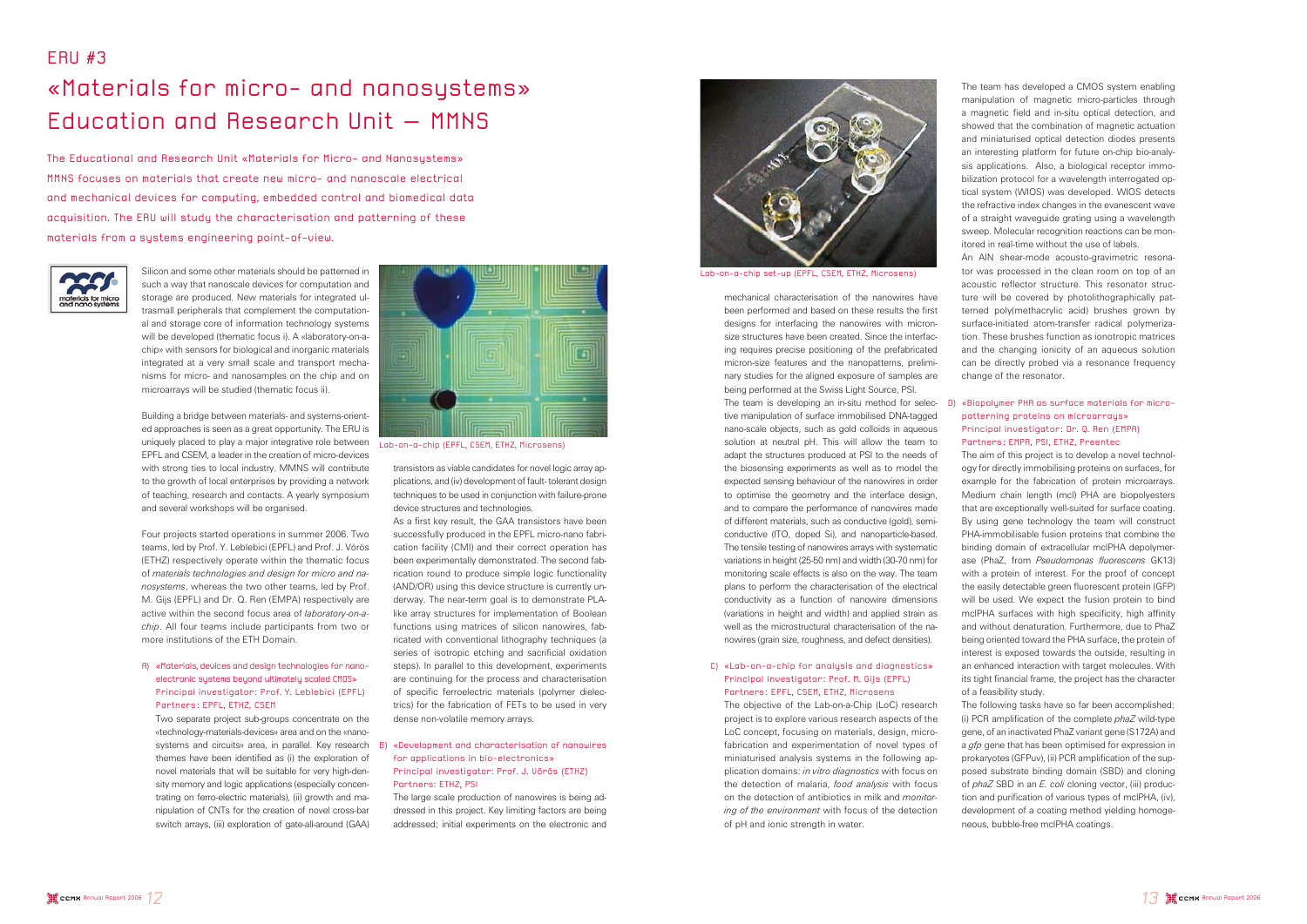# Analytical platform «Nano- and microscale materials characterisation for industry and academia» – NMMC

The analytical platform brings together broad analytical resources from all the participating institutions, and is clearly a trans-institutional offer. It will provide nano- and microscale materials characterisation for parties interested in this service. In a first stage, projects will be focused on scanning and beam-related methods. Sophisticated tools such as the scanning probe microscopies but also beam-related methods such as electron microscopy, focused ion beam techniques, secondary ion mass spectroscopy and synchrotron techniques, enable surface and interfacial characterisation of materials, partially allowing individual atoms and molecules to be observed.

> Within the platform strong emphasis is put on the in-ning force microscope. It will be permanently installed at stallation of new user/service laboratories including a beamline at the Swiss Light Source (SLS) at PSI. expert operation staff by improving existing structures/ laboratories and by virtually combining laboratories ex-In an example of a type 1b project, a Swiss Scanning Probe isting in the ETH Domain. Analytical tools, methods or Microscope User Laboratory has been opened at EMPA. instrumentation for the analysis of physical, chemical, Several multi-purpose and highly specialised scanning or biological properties on the scale below 100 nm will probe microscopes are installed in a dedicated user laborabe developed first, by using existing instrumentation tory. The laboratory provides sophisticated analytical servand research projects between different ETH Domain ices, as well as a platform for research and development institutions or other non-profit organisations.

As an example of a type 1a project, a novel type of scanning X-ray microscope is currently under construction in a joint effort between EMPA and PSI. The instrument will combine the chemical specificity of x-ray absorption spectroscopy with the spatial resolution  $(< 5$ nm) of a scan-

The use of the already-existing excellent analytical instrumentation in the ETH Domain institutions is facilitated for members of the ERUs of all Competence main and of industry.

Several broad types of projects are funded:

- projects of *type 1a* which consider the development of new analytical tools, methods or instrumentation for the analysis of physical, chemical, or biological properties on the scale below 100 nm
- projects of *type 1b*, which consider the purchase of such instrumentation or components to complete user & service laboratory equipment, if a continued further development of the instrumentation is envisioned, preferably with an industrial partner, and if matching funds from the home-institution are available
- projects of *type 2* which consider research projects between different institutions of the ETH Domain or other non-profit organisations that require the use of already existing instrumentation for nanoscale analysis.

Centres, for other non-profit research institutions and wide range of demands concerning nano- and microalso for industry. In addition, the platform aims to de-scale analysis. Analysis of both specific, well-defined velop instruments/methods that are or will become of problems as well as less well-defined, riskier problems added value for more than one partner of the ETH Do-(where success or suitability of the method is unsure) With this funding strategy, the platform caters for a is covered. The development of new analytical instrumentation and the furthering of education in specific areas of analysis is ensured.

projects at the forefront of scanning probe microscopy, for both industry and academia. The instruments are also available for education and technical training courses.

analusis» Partners: EMPA

Twelve projects are currently being funded:

#### TYPE 1a:

A) «Development of self-sensing and-actuating probe for dynamic mode AFM at cryogenic temperature» Principal investigator: Prof. N. De Rooij (EPFL) Partners: EPFL, ETHZ

The project aims at the development of a mass-producible and easy-to-use self-sensing and self-actuating probe for dynamic mode atomic force microscopy at cryogenic temperatures.

### B) «Nanoscale resolution optical microscopy for material imaging and spectroscopy» Principal investigator: Prof. C. Depeursinge (EPFL) Partners: EPFL

In this project, optical digital holographic microscopy for fast imaging and spectroscopy for nanomaterials investigation will be further developed and implemented.

#### C) «New generation scanning anode field emission microscope at EMPA Thun» Principal investigator: Dr. O. Gröning (EMPA) Partners: EMPA

The project aims at the construction and implementation of new generation scanning anode field TYPE 2: emission microscope (SAFEM) for the analysis of 1) «Nanometric level investigations of aluminium planar field emission cathodes.

#### D) «Nano-XAS» Principal investigator: Dr. I. Schmid (EMPA) Partners: EMPA, PSI

The project develops a novel type of scanning x-ray microscope that combines chemical specificity of x-ray absorption spectroscopy with the spatial resolution of scanning force microscopy.

#### E) «Efficient double-passage SNOMs» Principal investigator: Dr. U. Sennhauser (EMPA) Partners: EMPA, ETHZ

The project proposes the development of a new «double passage» SNOM type that is expected to have higher resolution than «single passage» SNOMs.

#### TYPE 1b:

F) «Correlated energy electron loss and cathodoluminescence spectrometry in SPTEM» Principal investigator: Prof. P. Stadelmann (EPFL) Partners: EPFL

The project aims to provide on a scanning probe transmission electron microscopy system (SPTEM) the spectroscopy equipment required to analyse the light emitted by non-conducting materials resulting of its interaction with the electron probe, i.e. L) «FIB preparation of TEM-specimens with minicathodoluminescence spectrometry.

### G) «Scanning probe microscopy of cytoskeletal proteins in living cells» Principal investigator: Dr. B. Hinz (EPFL)

### Partners: EPFL

The project concerns a life science scanning force microscope package for the study of the nano-mechanical properties of cytoskeletal proteins simultaneously with fluorescence microscopy.

### H) «Swiss SPM user laboratory» Principal investigator: Dr. P. Kappenberger (EMPA) Partners: EMPA

The project proposes the founding of a Swiss Scanning Probe Microscope User Laboratory with several multipurpose and some sophisticated scanning probe instrumentations installed in a dedicated user laboratory.

nitride/silicon nitride hard coatings using high resolution TEM and energy dispersive X-Ray

Principal investigator: Dr. J. Patscheider (EMPA)

The project aims at the investigation of the Al-Si-N system by TEM and EDY to obtain structural and chemical properties.

J) «Subattonewton force sensors with hard magnetic tips for magnetic resonance force microscopy» Principal investigator: Dr. S. Rast (UniBasel) Partners: UniBasel, EMPA

The project aims to shrink the dimension of micrometer sized hard magnetic tips glued on a force sensor with attonewton sensitivity in order to enhance magnetic field sensitivity by several orders of magnitude.

K) «Stress voiding and electromigration as reliability indicator in nanoscaled interconnects» Principal investigator: Dr. U. Sennhauser (EMPA) Partners: EMPA, Philips Semiconductors

The project proposes to perform 3D TEM to investigate weak mode failures in semiconductor devices.

mised defects» Principal investigator: Dr. U. Sennhauser (EMPA) Partners: EMPA, ETHZ

The project aims to implement a method to minimise Ga implantation and to reduce amorphisation close to the thickness of naturally-grown oxide layers during FIB preparation of TEM lamella.

Funding for additional type 2 projects has been reserved by the platform Management Board.

In addition to analytical services an academic education and technical training will be offered to industrial and public sector partners.

Swiss SPM user laboratory (EMPA)



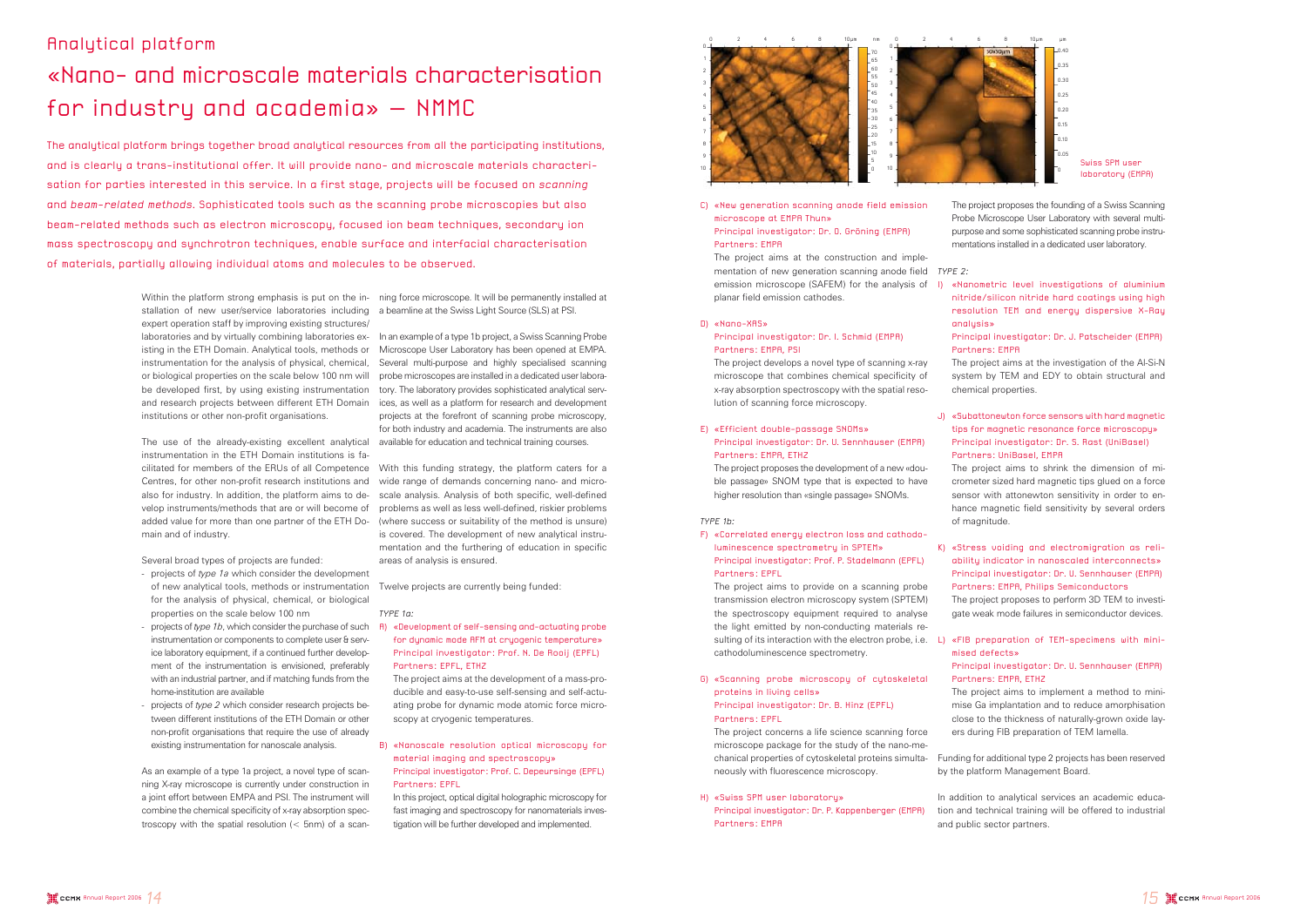In a first initiative, the Centre launched a consultation with three primary goals: to better relate the demands of Swiss industry in research and education to the activities in materials science and technology in academia, to improve networking in the field of materials and to inform on the current and future activities of CCMX.

Instead of opting for a purely statistical analysis with a standardised narrow questionnaire, a broad range of questions, in the hope of acquiring in-depth qualitative limited time-frame and pre-competitive research are prefeedback. The questionnaire was addressed to more than 400 companies, with the help of several professional and in consortia with other industrial partners is welcomed. industrial associations. All industry sectors touched by materials science and technology were included; these sectors ultimately represent more than a quarter of Swit-tive projects, whether in the form of fi led patents or pubzerland's gross national product, according to the latest statistics from the Swiss Federal Statistical Office.

All participants were assured of the strictest confidentiality, and data will not be given to any third party, nor will reverse engineering of the data be possible. The enough and they will be among the first to benefit from 'twenty-five' industry respondents met under the umthe survey will be distributed.

A return rate of just over 10% was achieved (42 com-eral potential themes for future interaction. panies). Together, these companies employ 6.5% of the wood and refinery sectors, which are in any case not pri- tant part of the Centre's tasks.

Why a survey? In a rapidly-evolving industrial environment, targeting needs in research and development can be a difficult task. Technologies may evolve in unexpected directions; the perspectives of research laboratories and of applications developers may differ significantly. By implicating current and future partners in the formulation of the Centre's activities, the aim is to ensure suitable choices of thematic foci of the ERUs/platform and to optimise the use of the allocated resources.

> partners were canvassed with a lengthy questionnaire would opt for CTI-like cooperation rather than any other comprising a balanced mixture of closed and open-style (SNSF-like or EU-like, for example). Applied research over a All respondents are interested in collaborating with at least one ERU. They favour a bottom-up approach for collaborative research rather than being driven by academia initiatives (top-down). As a model for collaboration, half ferred to fundamental research; the possibility of working

> entire workforce in the Swiss secondary (manufacturing) With this precious input, CCMX can thus further finesector. The respondents came from across the whole tune current and future activities. The continuous manufacturing industry with the exception of the leather, search for feed-back from its partners will be an impor-

## Survey of the demands of Swiss industry in materials R&D

mary foci of CCMX. There was a clear participation of the chemical, metals and electronics/fine mechanics sectors. All company sizes from SMEs to large multinational corporations were represented.

relevance of their detailed opinions cannot be stressed and resources to CCMX can be seen in the fact that the results of the study. A full report of the findings of brella of CCMX on 11th January 2007 in Berne. In this The willingness of industry partners to commit time kick-off workshop, partners clearly expressed their interest in the various ERUs/platform, as well as in sev- and finally, is a partner for industry's future needs searchers, developers, external partners or students, of the interactions it can encourage. It will continue to emphasise outreach activities as a central part of its mission. The Centre aims to provide many varied possibilities for interaction: an Annual Meeting, research forums, education initiatives, ERU-sponsored conferences, seminars and workshops and, of course, direct contact with the Centre or the ERUs/platform. It is now up to the materials community, whether managers, reto participate.

The respondents are at present principally active in semifinished to finished goods, but in the future they intend to focus more on final products and complete systems. With an average R&D spending rate of 4 per cent relative to turnover, the respondents have a slightly higher commitment to research and development than an average Swiss company. Their main expressed needs are, in order of priority: new or improved material properties, cost savings, new or improved process technology, quality improvement, new intellectual property (IP), cooperation with R&D facilities and cooperation with other companies.

The use of intellectual property resulting from collaboralished results, is a crucial preoccupation. There is overall agreement that ETH Domain funding should not be used to subsidise testing and direct services, for which direct industrial funding is seen as more appropriate.

## Perspectives

What does CCMX represent for potential partners, and The Centre's success will depend largely on the quality why should they get involved? The Centre

- provides the opportunity to work in consortia, to exchange knowledge and to access resources, especially the people behind the research
- is a privileged forum for pre-competitive research
- opens up access to analytical resources
- offers specialised training and education focussed on materials science and technology
- in research.

CCMX is a stimulating new initiative that will work with a long-term vision to reinforce transfer of research ideas out into products and systems. The existing ERUs/platform are seen as pioneers and further areas for close networking will be identified. New themes of research will be added within the existing ERUs and platform; the creation of new ERUs can be envisaged, should their need be demonstrated. The Centre's activities will soon be supplemented through an upcoming call for proposals.

## 2006 data

### Planned funding over the period 2006-2007 by ERU/platform, in kCHF

| <b>SPERII</b> | MatLife | <b>MMNS</b> | NMM <sub>C</sub> | Centre | Total  |
|---------------|---------|-------------|------------------|--------|--------|
| orno 2        | 2'600.  | $2'$ BNN    | 2'NNN            | nna    | 10'000 |

### Leverage of projects funded by CCMX

|                                                                      | <b>SPERU</b> | M |  |  |
|----------------------------------------------------------------------|--------------|---|--|--|
| Number of projects funded                                            | 4            |   |  |  |
| Personnel funded by CCMX (FTE)*                                      | 14.7         |   |  |  |
| Personnel support provided by partners (FTE)*                        | 6.8          |   |  |  |
| *FTE = full-time equivalent positions (status on 31st December 2006) |              |   |  |  |





Sectors represented among the questionnaire responses

**Services Watch industry Energy, electro** Technology - transport Non-ferrous metals - production **Mechanical engineering Pharmaceutics, chemicals** Non-ferrous metals - processing Microtechnology, sensors, instruments **Medical devices**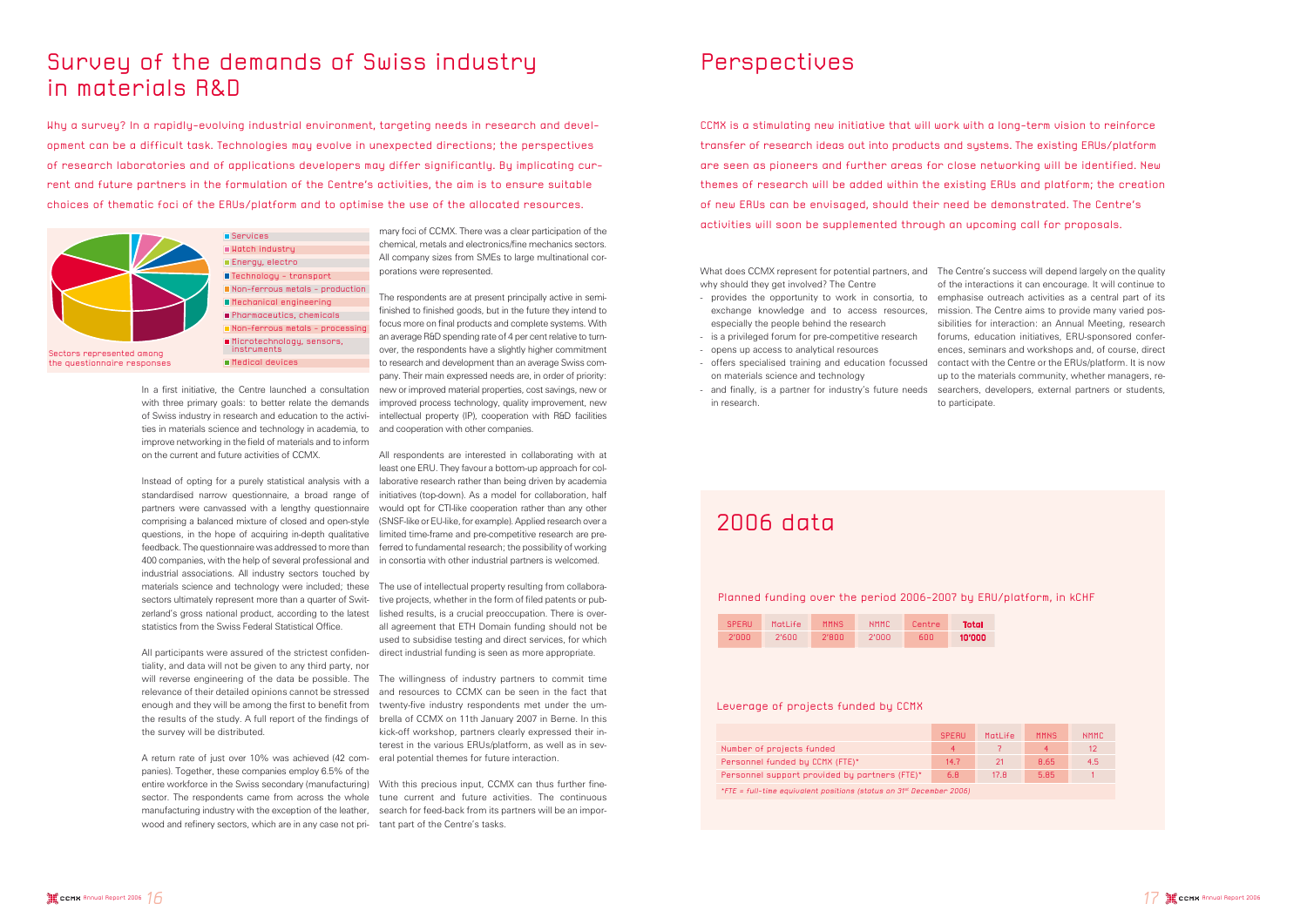



## Who is CCMX ?

Manager





Prof. Heinrich Hofmann Dr. Nathalie Cobut-Jongen EPFL - Director heinrich.hofmann@epfl.ch liaison officer

Scientific &industrial nathalie.cobut@epfl.ch

Prof. Marcus Textor ETHZ - Director

Dr. Michelle Grandin

marcus.textor@mat.ethz.ch liaison officer Scientific &industrial liaison-officer-matlife@mat.ethz.ch

Prof. Giovanni De Micheli Dr. Anil Leblebici EPFL - Director giovanni.demicheli@epfl.ch liaison officer

Prof. Karen Scrivener Dr. Paul Sunderland karen.scrivener@epfl.ch paul.sunderland@epfl.ch Director

> Scientific &industrial anil.leblebici@epfl.ch

EMPA - Director

Prof. Hans-Josef Hug Dr. Sara Romer hans-josef.hug@empa.ch Scientific &industrial liaison officer sara.romer@empa.ch



Surface, coatings and particles engineering





MMNS

## Materials for micro- and nanosystems







### Management





Kathleen Collins Secretary kathleen.collins@epfl.ch

### CCMX Steering Committee

Prof. Karen Scrivener (EPFL) - Chair Prof. Jan-Anders Månson (EPFL) Dr. Thomas Hinderling (CSEM) Prof. Dimos Poulikakos (ETHZ)

# Dr. Pierangelo Gröning (EMPA)

Dr. Hans-Walter Schläpfer (Sulzer) Prof. Nicholas Spencer (ETHZ) Prof. Friso van der Veen (PSI)